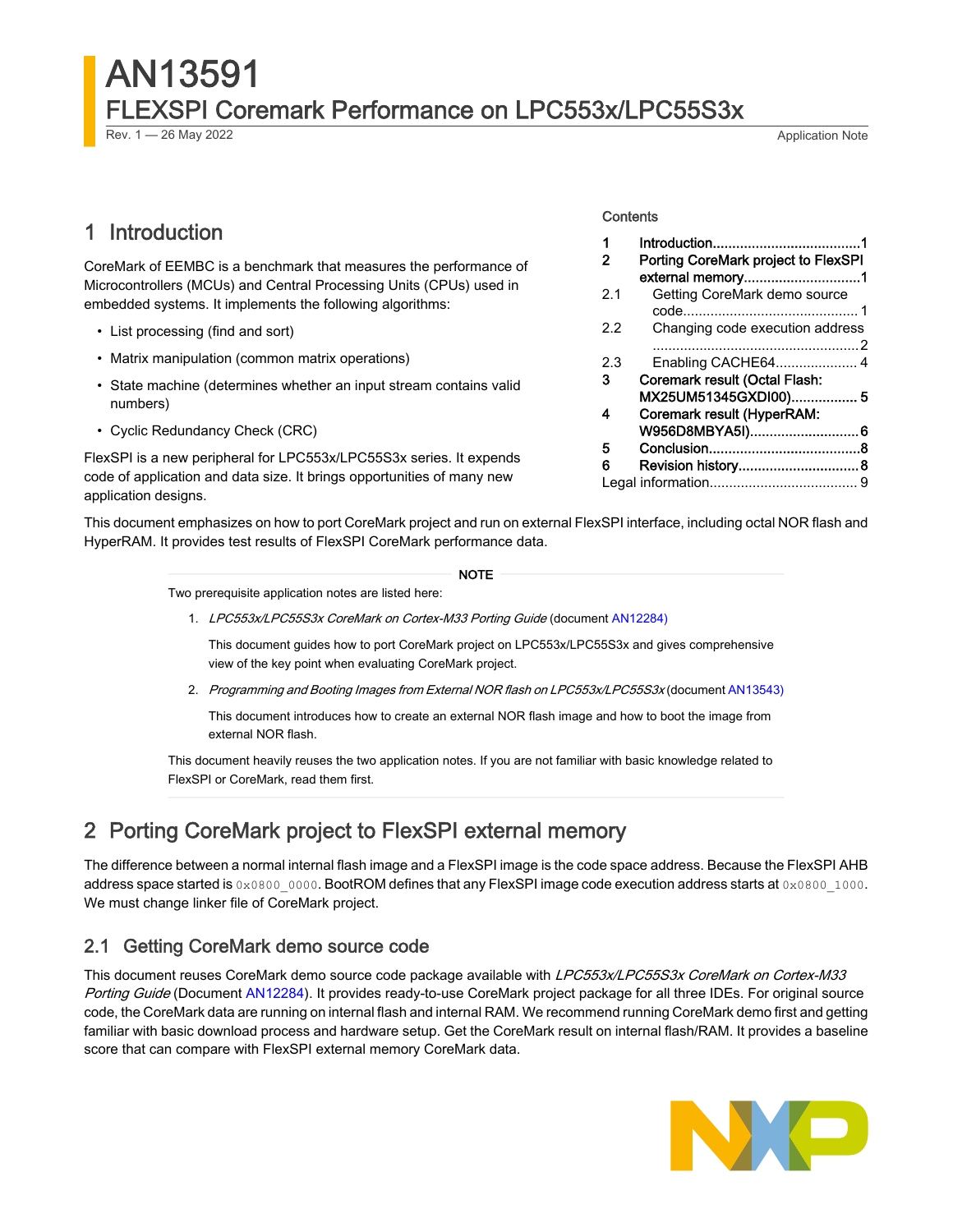#### <span id="page-1-0"></span>2.2 Changing code execution address

#### • Keil

Switch the project configuration to lpc55s3x coremark flash configuration.



Change the linker file to set code space to start from 0x0800 1000.



#### • IAR

Switch the project configuration to  $1pc55s3x$  coremark flash configuration.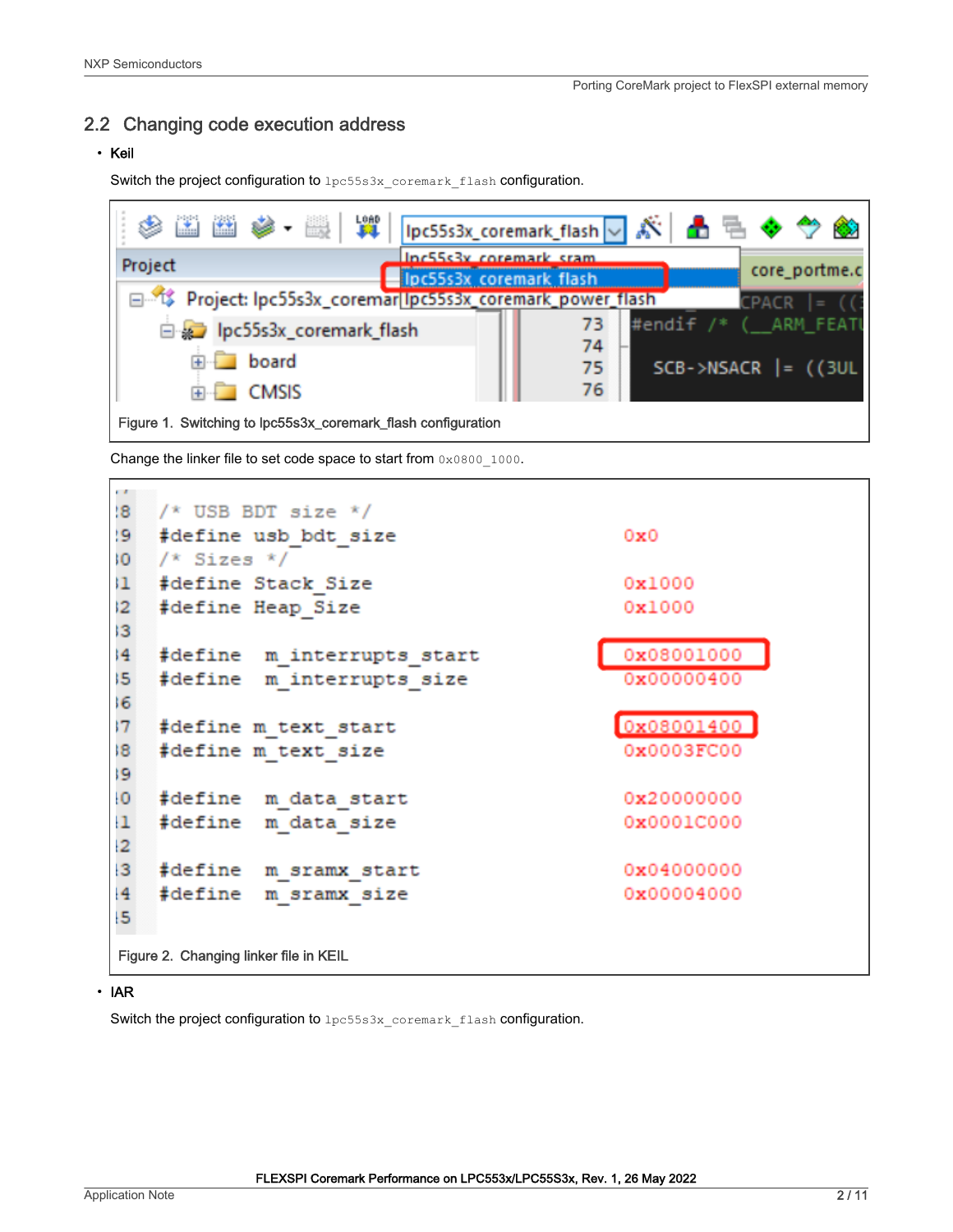| n<br>n<br>t<br>4.<br>с<br>DI<br>i<br>f<br>u<br>S | Options for node "Ipc55s3x_coremark_iar"<br>Category:<br><b>General Options</b><br><b>Static Analysis</b><br><b>Runtime Checking</b><br>C/C++ Compiler<br>Assembler<br><b>Output Converter</b><br><b>Custom Build</b><br><b>Build Actions</b><br>Linker<br>Debugger<br>Simulator<br><b>CADI</b> | Factory Settings<br>#define<br>Diagnostics<br>Checksum<br>Encodings<br><b>Extra Options</b><br>Config<br>Advanced<br>Library<br>Input<br>Optimizations<br>Output<br>List<br>Linker configuration file<br>2 Override default<br>:55s3x_coremark\lpc55s3x_coremark_iar\LPC55S36_flash.icf<br>$\ddotsc$<br>Edit | $\times$ |
|--------------------------------------------------|-------------------------------------------------------------------------------------------------------------------------------------------------------------------------------------------------------------------------------------------------------------------------------------------------|--------------------------------------------------------------------------------------------------------------------------------------------------------------------------------------------------------------------------------------------------------------------------------------------------------------|----------|
| D<br>a                                           | J-Link/J-Trace<br><b>TI Stellaris</b><br>Nu-Link<br>PE micro<br>ST-LINK<br><b>Third-Party Driver</b><br>TI MSP-FET<br><b>TI XDS</b>                                                                                                                                                             | <b>OK</b><br>Cancel<br>Figure 3. Switching to lpc55s3x_coremark_flash configuration and selecting LPC55S36_flash.icf                                                                                                                                                                                         |          |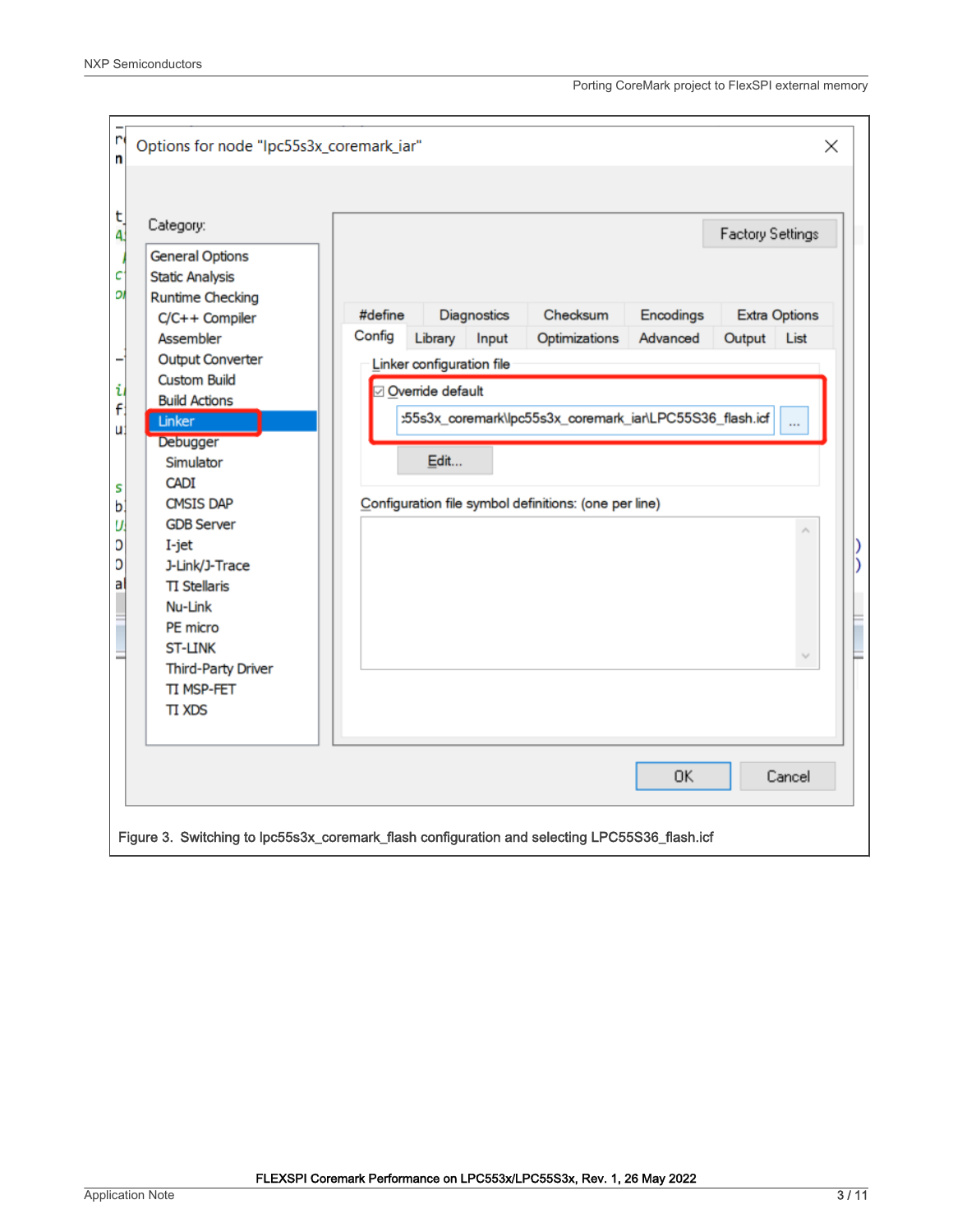<span id="page-3-0"></span>

| 33 |                                       |                                  |                  |
|----|---------------------------------------|----------------------------------|------------------|
| 34 |                                       | define symbol m_interrupts_start | $= 0x08001000;$  |
| 35 |                                       | define symbol m_interrupts_end   | $= 0x080013FF;$  |
| 36 |                                       |                                  |                  |
| 37 |                                       | define symbol m text start       | $= 0x08001400;$  |
| 38 |                                       | define symbol m text end         | $=$ 0x0803FFFF;  |
| 39 |                                       |                                  |                  |
| 40 |                                       | define symbol m data start       | $= 0x20004400;$  |
| 41 |                                       | define symbol m data end         | $= 0x20007$ FFF; |
| 42 |                                       |                                  |                  |
| 43 |                                       | define symbol m sramx start      | $= 0x04000000;$  |
| 44 |                                       | define symbol m sramx end        | $=$ 0x04003FFF;  |
| 45 |                                       |                                  |                  |
|    | Figure 4. Changing linker file in IAR |                                  |                  |

#### • MCUX

Open Property -> C/C++ build -> MCU Settings and change flash location to 0x0800\_1000.

| <b>Type</b>      | Default LinkServer Flash Driver LPC553x.cfx<br>Name | Alias         | Location         | <b>Size</b> | Browse<br><b>Driver</b> |
|------------------|-----------------------------------------------------|---------------|------------------|-------------|-------------------------|
| Flash            | PROGRA                                              | Flash         | 0x8001000        | 0x40000     | 졝<br>I PC553x.cfx       |
| RAM              | SRAM                                                | RAM           | 0x20000000       | 0x1c000     | 図                       |
| <b>RAM</b>       | <b>SRAMX</b>                                        | RAM2          | 0x4000000        | 0x4000      |                         |
| <b>Add Flash</b> | <b>Add RAM</b>                                      | Split<br>Join | Delete<br>Import | Merge       | Export<br>Generate      |

All other compile and download step are same as described in Programming and Booting Images from External NOR flash on LPC553x/LPC55S3x (document [AN13543\)](https://www.nxp.com.cn/docs/en/application-note/AN13543.pdf).

### 2.3 Enabling CACHE64

CACHE64 is a peripheral to accelerate FlexSPI performance. By default, CACHE64 is disabled. We need enable CACHE64.

| cache64_config_t cacheCfg;                                                                                                                                                                         |
|----------------------------------------------------------------------------------------------------------------------------------------------------------------------------------------------------|
| /* As cache depends on FlexSPI power and clock, cache must be initialized after FlexSPI power/clock is set */<br>CACHE64 GetDefaultConfig(&cacheCfg);<br>CACHE64 Init(CACHE64 POLSEL0, &cacheCfg); |
| Figure 6. Adding CACHE64 init function in portable init()                                                                                                                                          |

For more information about CACHE64, see LPC55S36 Reference Manual.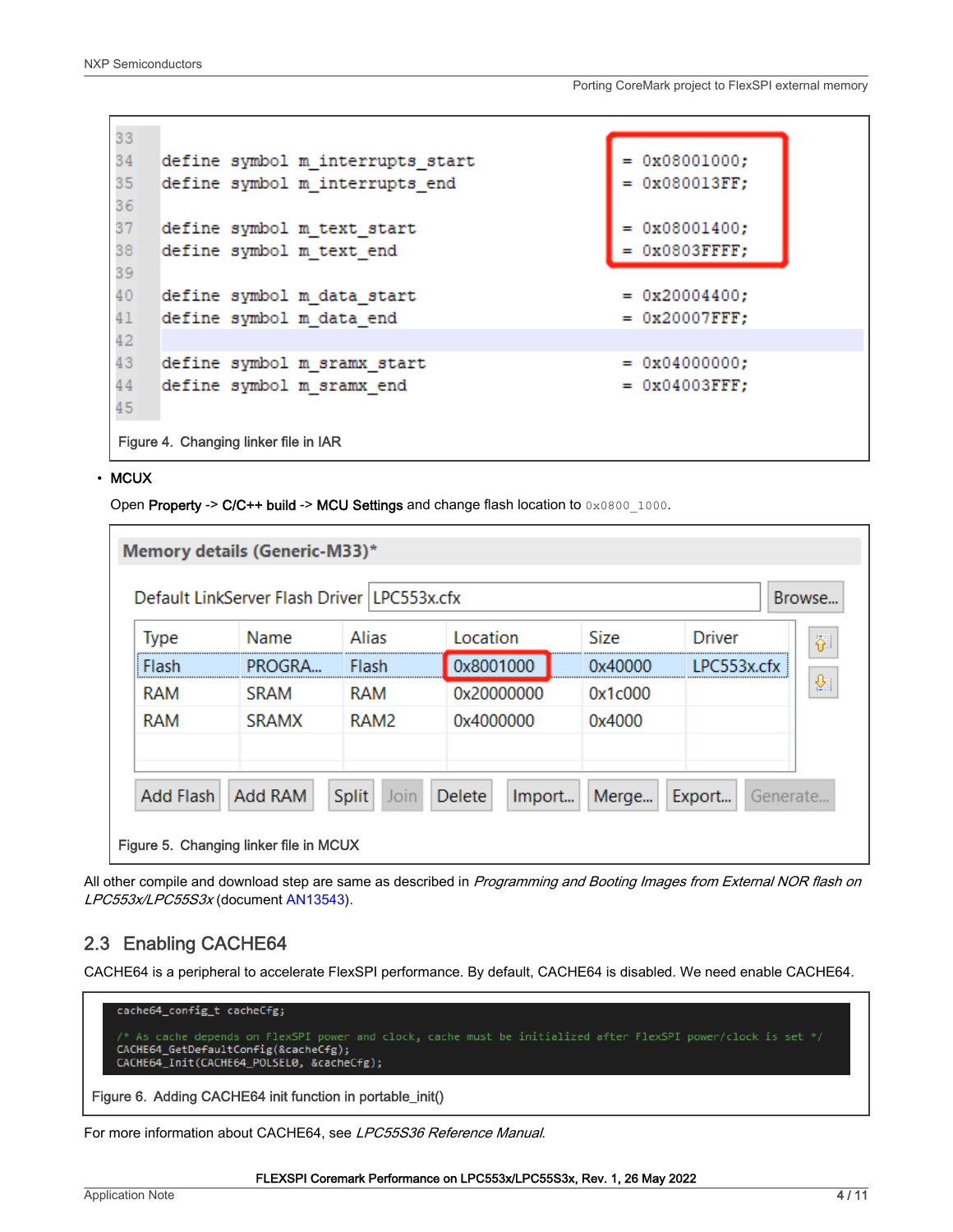## <span id="page-4-0"></span>3 Coremark result (Octal Flash: MX25UM51345GXDI00)

#### • Hardware:

- LPCXpresso55S36
- External nor flash: MX25UM51345GXDI00

#### • Internal Flash configuration:

- Cache enabled
- Code in internal Flash
- Data in SRAM

#### • FlexSPI configuration:

- FlexSPI clock = FRO96M
- CACHE64 enabled
- Octal DDR mode
- Code in external NOR flash
- Data in SRAM
- IDE: All IDE optimization setting is same as mentioned in LPC553x/LPC55S3x CoreMark on Cortex-M33 Porting Guide (document [AN12284\)](https://www.nxp.com.cn/docs/en/application-note/AN12284.pdf).

| <b>IDE</b>  | CoreMark/MHz (Internal Flash) | CoreMark/MHz (FlexSPI) | Performance (FlexSPI NOR vs. Internal Flash) |
|-------------|-------------------------------|------------------------|----------------------------------------------|
| KEIL        | 4.086                         | 4.170                  | 1.02%                                        |
| <b>IAR</b>  | 4.025                         | 4.081                  | 1.01%                                        |
| <b>MCUX</b> | 2.964                         | 2.971                  | 1.01%                                        |

#### Table 1. LPCXpresso55S36 board CoreMark/MHz score when CoreClock = 12 MHz

#### Table 2. LPCXpresso55S36 board CoreMark/MHz score when CoreClock = 96 MHz

| <b>IDE</b>  | CoreMark/MHz (Internal Flash) | CoreMark/MHz (FlexSPI) | Performance (FlexSPI NOR vs. Internal Flash) |
|-------------|-------------------------------|------------------------|----------------------------------------------|
| KEIL        | 3.986                         | 4.011                  | 100 $%$                                      |
| <b>IAR</b>  | 4.023                         | 4.080                  | $101 \%$                                     |
| <b>MCUX</b> | 2.956                         | 2.952                  | 100 %                                        |

#### Table 3. LPCXpresso55S36 board CoreMark/MHz score when CoreClock = 100 MHz

| <b>IDE</b>  | CoreMark/MHz (Internal Flash) | CoreMark/MHz (FlexSPI) | Performance (FlexSPI NOR vs. Internal Flash) |
|-------------|-------------------------------|------------------------|----------------------------------------------|
| KEIL        | 3.972                         | 3.995                  | $100 \%$                                     |
| <b>IAR</b>  | 4.01                          | 4.068                  | 101%                                         |
| <b>MCUX</b> | 2.945                         | 2.938                  | 99%                                          |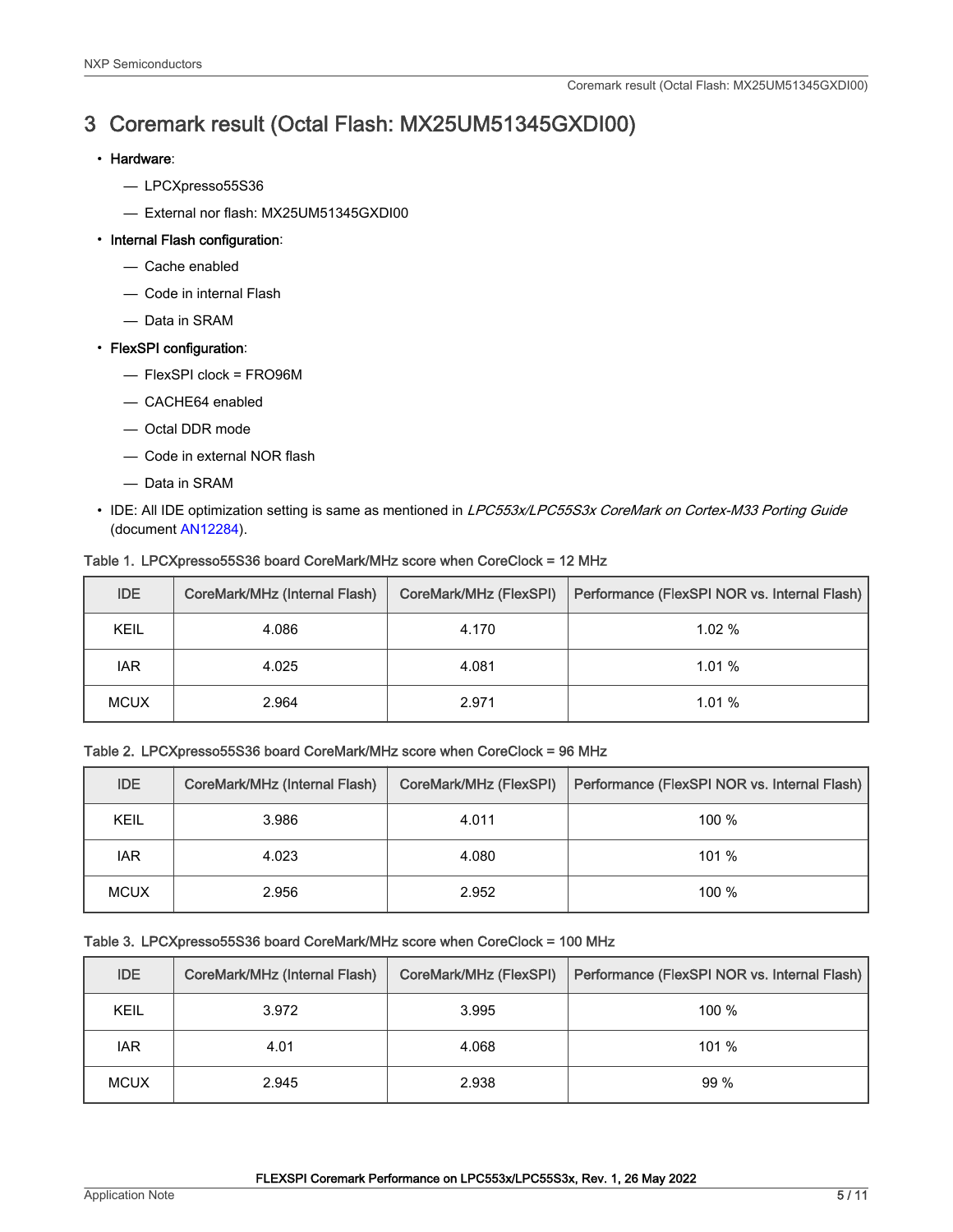| <b>IDE</b>  | CoreMark/MHz (Internal Flash) | CoreMark/MHz (FlexSPI) | Performance (FlexSPI NOR vs. Internal Flash) |
|-------------|-------------------------------|------------------------|----------------------------------------------|
| KEIL        | 3.905                         | 3.874                  | 99%                                          |
| <b>IAR</b>  | 4.004                         | 4.062                  | 101 %                                        |
| <b>MCUX</b> | 2.942                         | 2.936                  | 99%                                          |

<span id="page-5-0"></span>Table 4. LPCXpresso55S36 board CoreMark/MHz score when CoreClock = 150 MHz

## 4 Coremark result (HyperRAM: W956D8MBYA5I)

By default, the FlexSPI is connected to octal NOR Flash on LPCXpresso55S36. Rework to enable HyperRAM. The LPCXpresso55S36 provides rework guide on schematic. The default configuration is for 4. MX25UM51345GXDI00. Change resistor setting and align to 3. APS6408L-OBM-BA. For HyperRAM, we choose W956D8MBYA5I of Winbond (same configurations as APS6408L).

As HyperRAM cannot save any code and data when power off, you must write a simple loader in internal flash that performs the below tasks:

- 1. Convert CoreMark image into a C data array and copy to image start address in FlexSPI space.
- 2. Jump to the start address and execute the image.



#### • Hardware:

- LPCXpresso55S36
- HyperRAM: W956D8MBYA5I
- Internal Flash configuration:
	- Cache enabled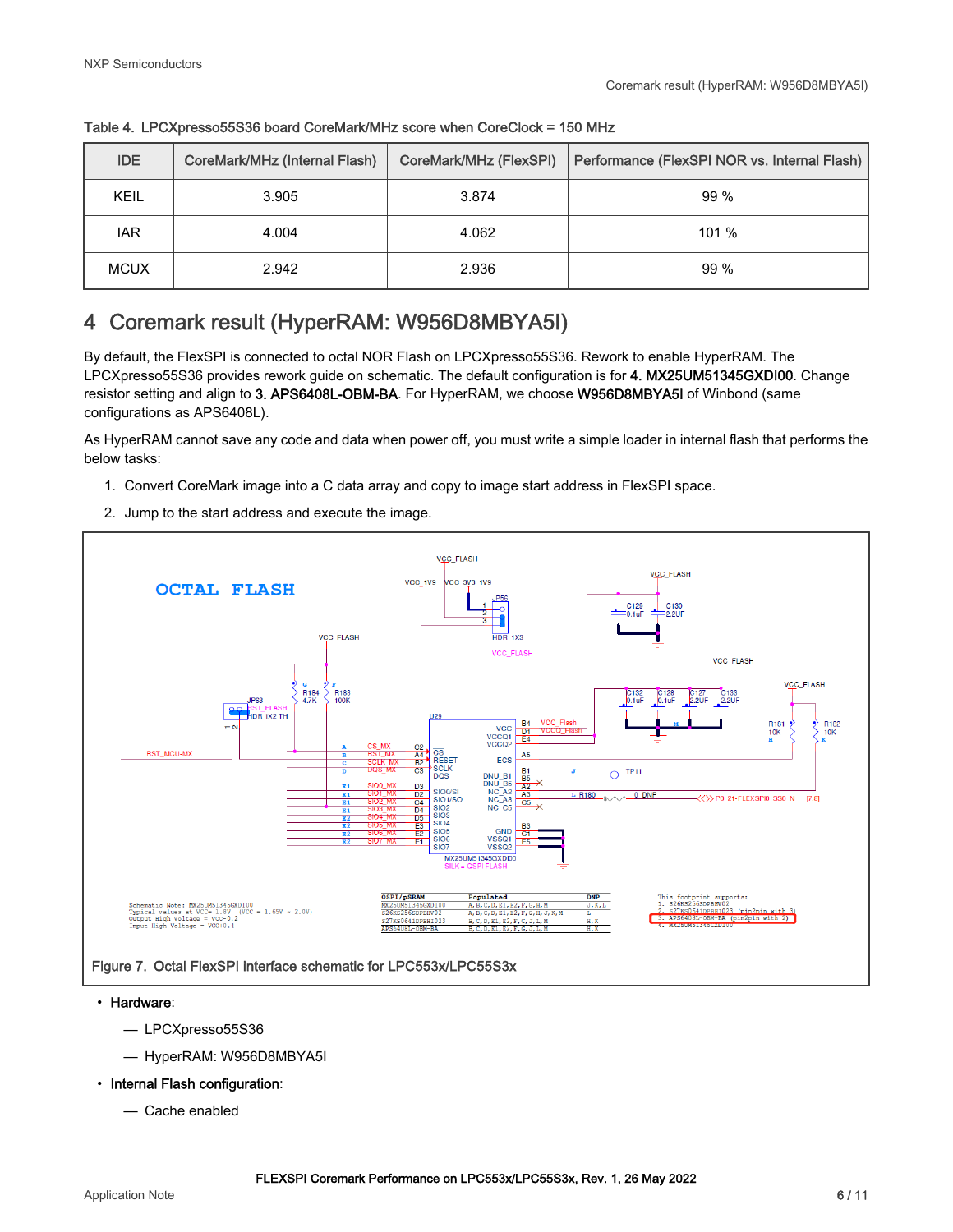- Code in internal flash
- Data in SRAM
- FlexSPI configuration:
	- FlexSPI clock = FRO96 M
	- CACHE64 enabled
	- Octal DDR mode
	- Code in HyperRAM
	- Data in SRAM
- IDE: IDE optimization setting is same as mentioned in LPC553x/LPC55S3x CoreMark on Cortex-M33 Porting Guide (document [AN12284\)](https://www.nxp.com.cn/docs/en/application-note/AN12284.pdf).

|  |  |  | Table 5. LPCXpresso55S36 board CoreMark/MHz score when CoreClock = 12 MHz |  |
|--|--|--|---------------------------------------------------------------------------|--|
|--|--|--|---------------------------------------------------------------------------|--|

| <b>IDE</b>  | CoreMark/MHz (Internal Flash) | CoreMark/MHz (FlexSPI) | Performance (HyperRAM vs. Internal Flash) |
|-------------|-------------------------------|------------------------|-------------------------------------------|
| KEIL        | 4.086                         | 4.173                  | 1.02%                                     |
| <b>IAR</b>  | 4.025                         | 4.041                  | 1.00%                                     |
| <b>MCUX</b> | 2.964                         | 2.920                  | 0.99%                                     |

#### Table 6. LPCXpresso55S36 board CoreMark/MHz score when CoreClock = 96 MHz

| <b>IDE</b>  | CoreMark/MHz (Internal Flash) | CoreMark/MHz (FlexSPI) | Performance (HyperRAM vs. Internal Flash) |
|-------------|-------------------------------|------------------------|-------------------------------------------|
| KEIL        | 3.986                         | 3.991                  | 1.00%                                     |
| <b>IAR</b>  | 4.023                         | 4.010                  | 0.99%                                     |
| <b>MCUX</b> | 2.956                         | 2.902                  | 0.98%                                     |

#### Table 7. LPCXpresso55S36 board CoreMark/MHz score when CoreClock = 100 MHz

| <b>IDE</b>  | CoreMark/MHz (Internal Flash) | CoreMark/MHz (FlexSPI) | Performance (HyperRAM vs. Internal Flash) |
|-------------|-------------------------------|------------------------|-------------------------------------------|
| KEIL        | 3.972                         | 3.971                  | 1.00%                                     |
| <b>IAR</b>  | 4.01                          | 4.039                  | 1.00%                                     |
| <b>MCUX</b> | 2.945                         | 2.911                  | 0.98%                                     |

#### Table 8. LPCXpresso55S36 board CoreMark/MHz score when CoreClock = 150 MHz

| <b>IDE</b>  | CoreMark/MHz (Internal Flash) | CoreMark/MHz (FlexSPI) | Performance (HyperRAM vs. Internal Flash) |
|-------------|-------------------------------|------------------------|-------------------------------------------|
| KEIL        | 3.905                         | 3.842                  | 0.98%                                     |
| <b>IAR</b>  | 4.004                         | 4.049                  | 1.01%                                     |
| <b>MCUX</b> | 2.942                         | 2.916                  | 0.99%                                     |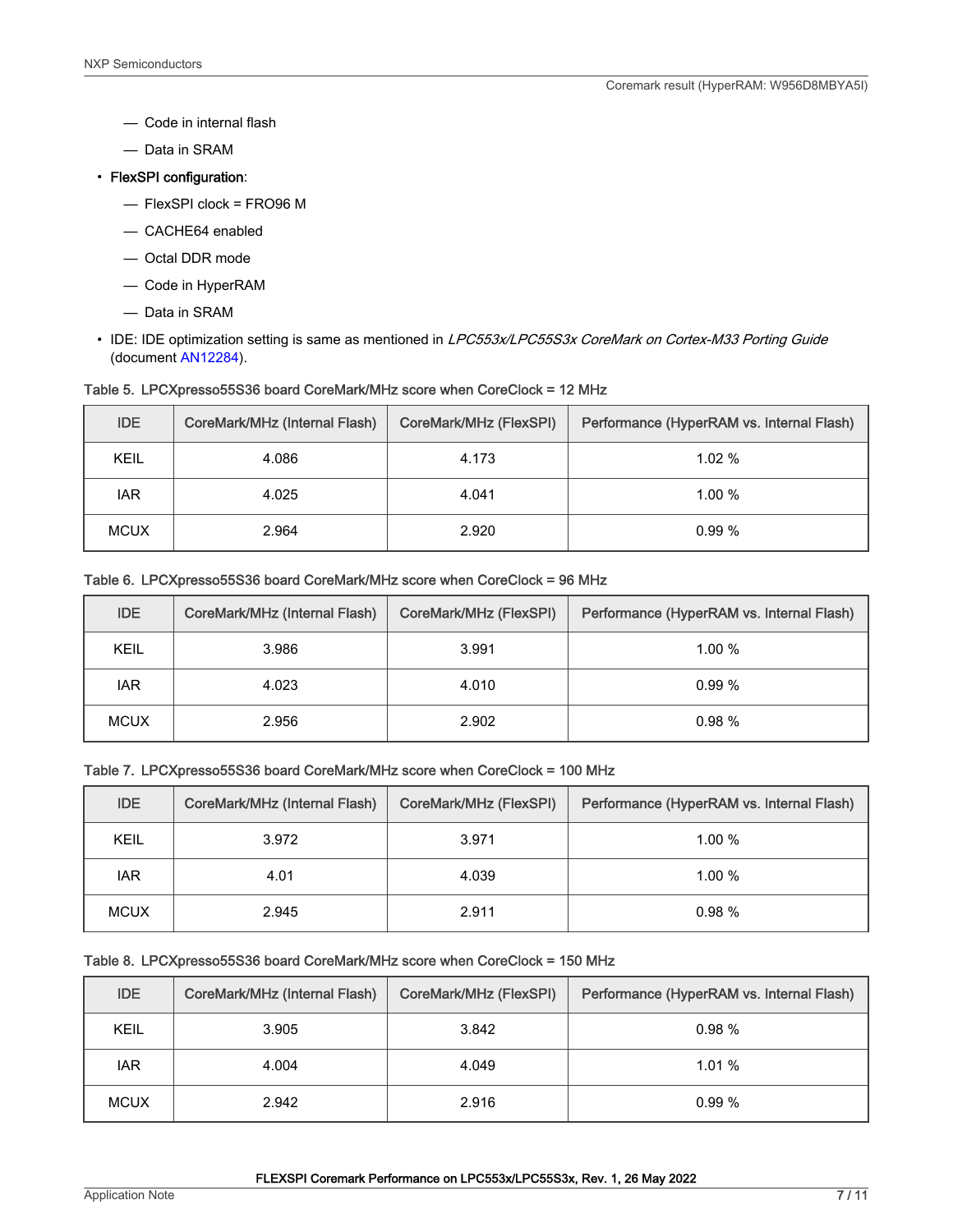## <span id="page-7-0"></span>5 Conclusion

This application note extends the CoreMark project to FlexSPI external memory and gives test result under different Core Clock configuration. Read this document as an extended version of LPC553x CoreMark on Cortex-M33 Porting Guide (document [AN12284\)](https://www.nxp.com.cn/docs/en/application-note/AN12284.pdf).

The FlexSPI NOR flash and HyperRAM CoreMark performance are similar to internal flash. There are limitless possibilities to extend the application code size without performance compromise.

## 6 Revision history

| Rev. | Date          | <b>Description</b>                     |  |
|------|---------------|----------------------------------------|--|
|      | 18 March 2022 | Initial release                        |  |
|      | 26 May 2022   | Replaced LPC553x with LPC553x/LPC55S3x |  |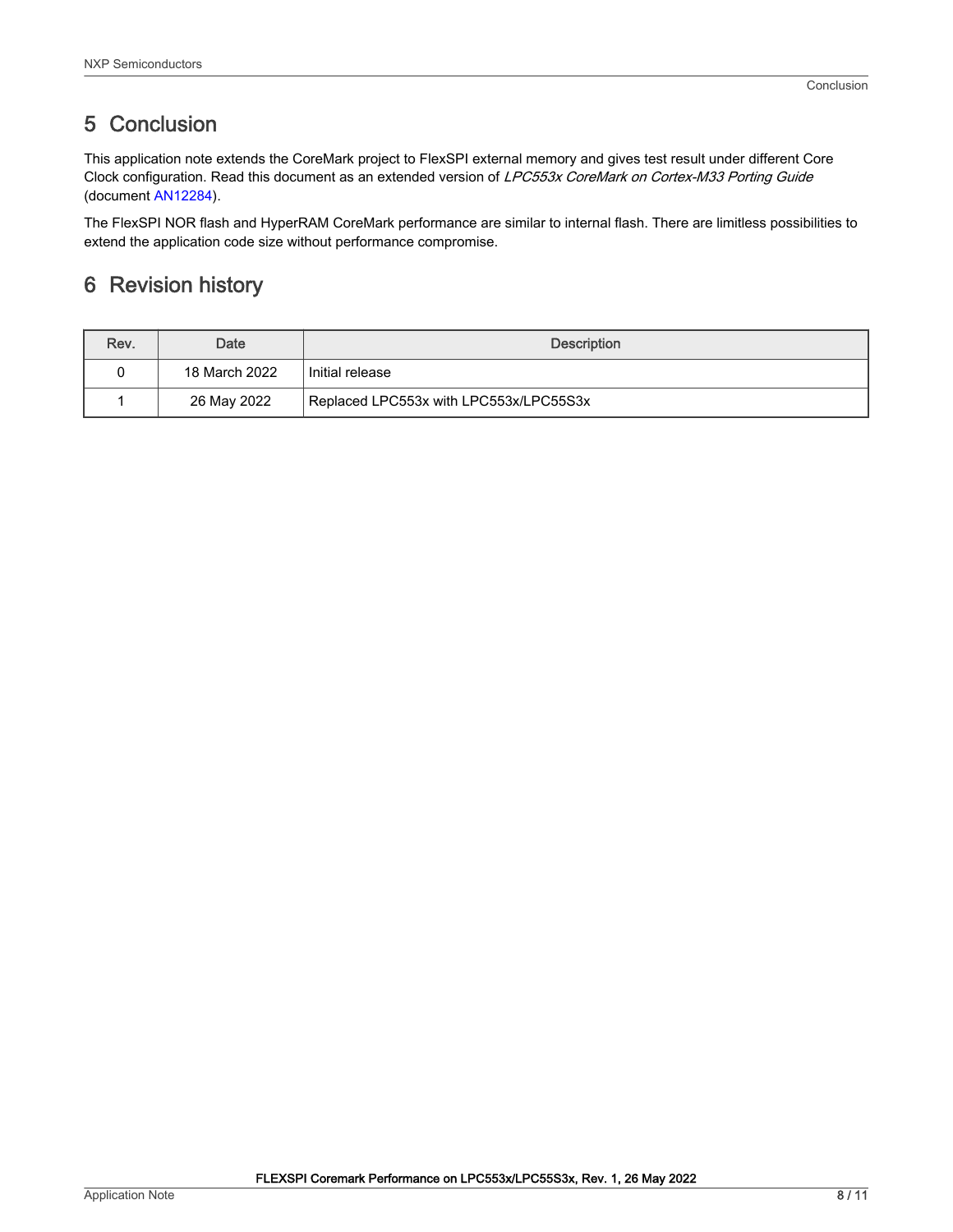## <span id="page-8-0"></span>Legal information

#### **Definitions**

Draft - A draft status on a document indicates that the content is still under internal review and subject to formal approval, which may result in modifications or additions. NXP Semiconductors does not give any representations or warranties as to the accuracy or completeness of information included in a draft version of a document and shall have no liability for the consequences of use of such information.

#### **Disclaimers**

Limited warranty and liability - Information in this document is believed to be accurate and reliable. However, NXP Semiconductors does not give any representations or warranties, expressed or implied, as to the accuracy or completeness of such information and shall have no liability for the consequences of use of such information. NXP Semiconductors takes no responsibility for the content in this document if provided by an information source outside of NXP Semiconductors.

In no event shall NXP Semiconductors be liable for any indirect, incidental, punitive, special or consequential damages (including - without limitation lost profits, lost savings, business interruption, costs related to the removal or replacement of any products or rework charges) whether or not such damages are based on tort (including negligence), warranty, breach of contract or any other legal theory.

Notwithstanding any damages that customer might incur for any reason whatsoever, NXP Semiconductors' aggregate and cumulative liability towards customer for the products described herein shall be limited in accordance with the Terms and conditions of commercial sale of NXP Semiconductors.

Right to make changes — NXP Semiconductors reserves the right to make changes to information published in this document, including without limitation specifications and product descriptions, at any time and without notice. This document supersedes and replaces all information supplied prior to the publication hereof.

Suitability for use - NXP Semiconductors products are not designed, authorized or warranted to be suitable for use in life support, life-critical or safety-critical systems or equipment, nor in applications where failure or malfunction of an NXP Semiconductors product can reasonably be expected to result in personal injury, death or severe property or environmental damage. NXP Semiconductors and its suppliers accept no liability for inclusion and/or use of NXP Semiconductors products in such equipment or applications and therefore such inclusion and/or use is at the customer's own risk.

Applications — Applications that are described herein for any of these products are for illustrative purposes only. NXP Semiconductors makes no representation or warranty that such applications will be suitable for the specified use without further testing or modification.

Customers are responsible for the design and operation of their applications and products using NXP Semiconductors products, and NXP Semiconductors accepts no liability for any assistance with applications or customer product design. It is customer's sole responsibility to determine whether the NXP Semiconductors product is suitable and fit for the customer's applications and products planned, as well as for the planned application and use of customer's third party customer(s). Customers should provide appropriate design and operating safeguards to minimize the risks associated with their applications and products.

NXP Semiconductors does not accept any liability related to any default, damage, costs or problem which is based on any weakness or default in the customer's applications or products, or the application or use by customer's third party customer(s). Customer is responsible for doing all necessary testing for the customer's applications and products using NXP Semiconductors products in order to avoid a default of the applications and the products or of the application or use by customer's third party customer(s). NXP does not accept any liability in this respect.

Terms and conditions of commercial sale — NXP Semiconductors products are sold subject to the general terms and conditions of commercial sale, as published at http://www.nxp.com/profile/terms, unless otherwise agreed in a valid written individual agreement. In case an individual agreement is concluded only the terms and conditions of the respective agreement shall apply. NXP Semiconductors hereby expressly objects to applying the customer's general terms and conditions with regard to the purchase of NXP Semiconductors products by customer.

Export control - This document as well as the item(s) described herein may be subject to export control regulations. Export might require a prior authorization from competent authorities.

Suitability for use in non-automotive qualified products - Unless this data sheet expressly states that this specific NXP Semiconductors product is automotive qualified, the product is not suitable for automotive use. It is neither qualified nor tested in accordance with automotive testing or application requirements. NXP Semiconductors accepts no liability for inclusion and/or use of non-automotive qualified products in automotive equipment or applications.

In the event that customer uses the product for design-in and use in automotive applications to automotive specifications and standards, customer (a) shall use the product without NXP Semiconductors' warranty of the product for such automotive applications, use and specifications, and (b) whenever customer uses the product for automotive applications beyond NXP Semiconductors' specifications such use shall be solely at customer's own risk, and (c) customer fully indemnifies NXP Semiconductors for any liability, damages or failed product claims resulting from customer design and use of the product for automotive applications beyond NXP Semiconductors' standard warranty and NXP Semiconductors' product specifications.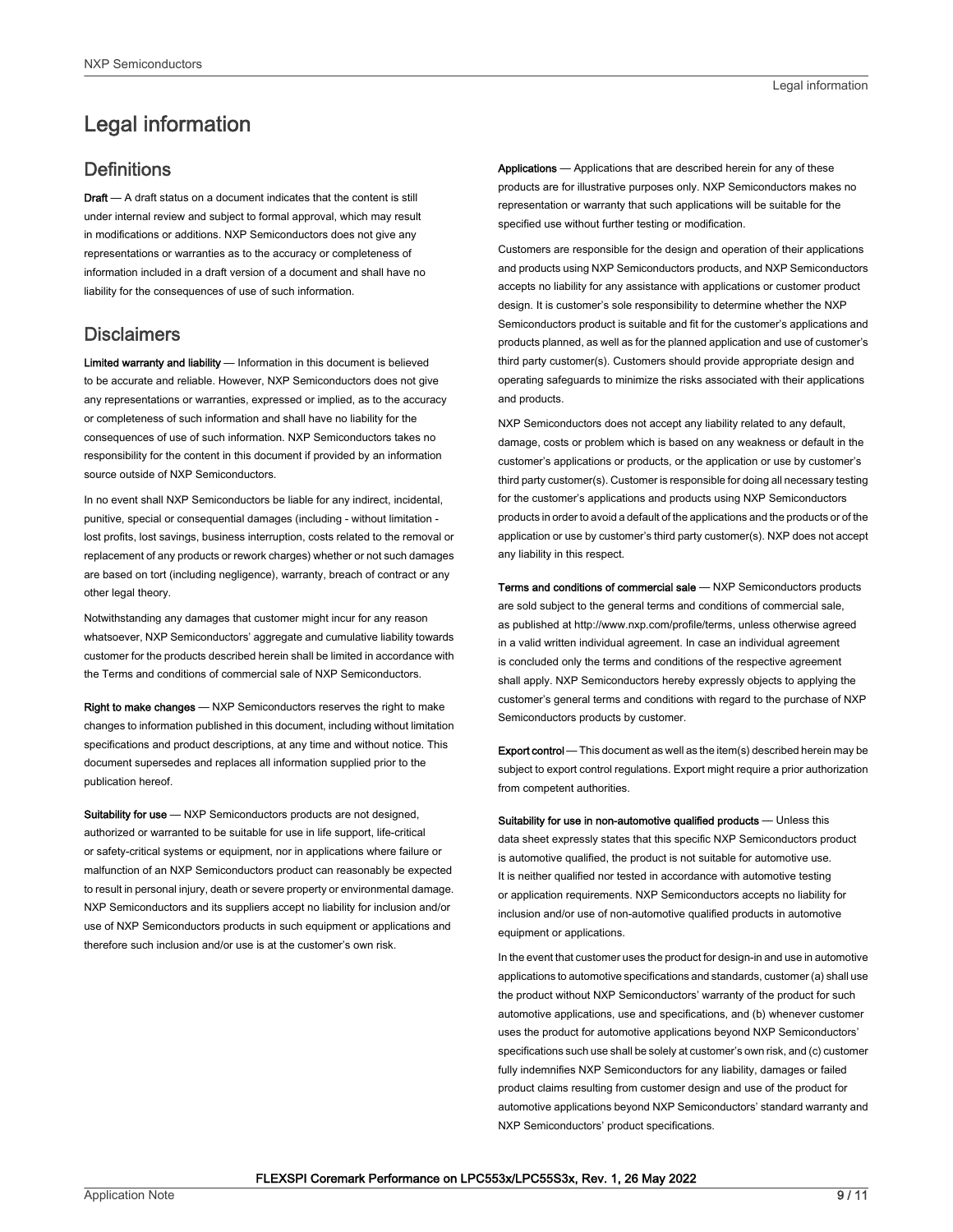Translations — A non-English (translated) version of a document, including the legal information in that document, is for reference only. The English version shall prevail in case of any discrepancy between the translated and English versions.

Security - Customer understands that all NXP products may be subject to unidentified vulnerabilities or may support established security standards or specifications with known limitations. Customer is responsible for the design and operation of its applications and products throughout their lifecycles to reduce the effect of these vulnerabilities on customer's applications and products. Customer's responsibility also extends to other open and/or proprietary technologies supported by NXP products for use in customer's applications. NXP accepts no liability for any vulnerability. Customer should regularly check security updates from NXP and follow up appropriately.

Customer shall select products with security features that best meet rules, regulations, and standards of the intended application and make the ultimate design decisions regarding its products and is solely responsible for compliance with all legal, regulatory, and security related requirements concerning its products, regardless of any information or support that may be provided by NXP.

NXP has a Product Security Incident Response Team (PSIRT) (reachable at [PSIRT@nxp.com\)](mailto:PSIRT@nxp.com) that manages the investigation, reporting, and solution release to security vulnerabilities of NXP products.

#### **Trademarks**

Notice: All referenced brands, product names, service names, and trademarks are the property of their respective owners.

NXP — wordmark and logo are trademarks of NXP B.V.

AMBA, Arm, Arm7, Arm7TDMI, Arm9, Arm11, Artisan, big.LITTLE, Cordio, CoreLink, CoreSight, Cortex, DesignStart, DynamIQ, Jazelle, Keil, Mali, Mbed, Mbed Enabled, NEON, POP, RealView, SecurCore, Socrates, Thumb, TrustZone, ULINK, ULINK2, ULINK-ME, ULINK-PLUS, ULINKpro, μVision, Versatile — are trademarks or registered trademarks of Arm Limited (or its subsidiaries) in the US and/or elsewhere. The related technology may be protected by any or all of patents, copyrights, designs and trade secrets. All rights reserved.

Airfast — is a trademark of NXP B.V.

**Bluetooth** — the Bluetooth wordmark and logos are registered trademarks owned by Bluetooth SIG, Inc. and any use of such marks by NXP Semiconductors is under license.

Cadence — the Cadence logo, and the other Cadence marks found at [www.cadence.com/go/trademarks](http://www.cadence.com/go/trademarks) are trademarks or registered trademarks of Cadence Design Systems, Inc. All rights reserved worldwide.

CodeWarrior — is a trademark of NXP B.V.

- ColdFire is a trademark of NXP B.V.
- ColdFire+ is a trademark of NXP B.V.
- EdgeLock is a trademark of NXP B.V.
- EdgeScale is a trademark of NXP B.V.

EdgeVerse — is a trademark of NXP B.V.

elQ - is a trademark of NXP B.V.

FeliCa - is a trademark of Sony Corporation.

**Freescale** — is a trademark of NXP B.V.

HITAG — is a trademark of NXP B.V.

ICODE and I-CODE — are trademarks of NXP B.V.

Immersiv3D — is a trademark of NXP B.V.

**I2C-bus** — logo is a trademark of NXP B.V.

Kinetis - is a trademark of NXP B.V.

Layerscape - is a trademark of NXP B.V.

Mantis - is a trademark of NXP B.V.

MIFARE — is a trademark of NXP B.V.

MOBILEGT — is a trademark of NXP B.V.

NTAG — is a trademark of NXP B.V.

Processor Expert - is a trademark of NXP B.V.

QorIQ - is a trademark of NXP B.V.

SafeAssure — is a trademark of NXP B.V.

SafeAssure - logo is a trademark of NXP B.V.

StarCore - is a trademark of NXP B.V.

Synopsys - Portions Copyright <sup>©</sup> 2021 Synopsys, Inc. Used with permission. All rights reserved.

Tower — is a trademark of NXP B.V.

UCODE — is a trademark of NXP B.V.

VortiQa — is a trademark of NXP B.V.